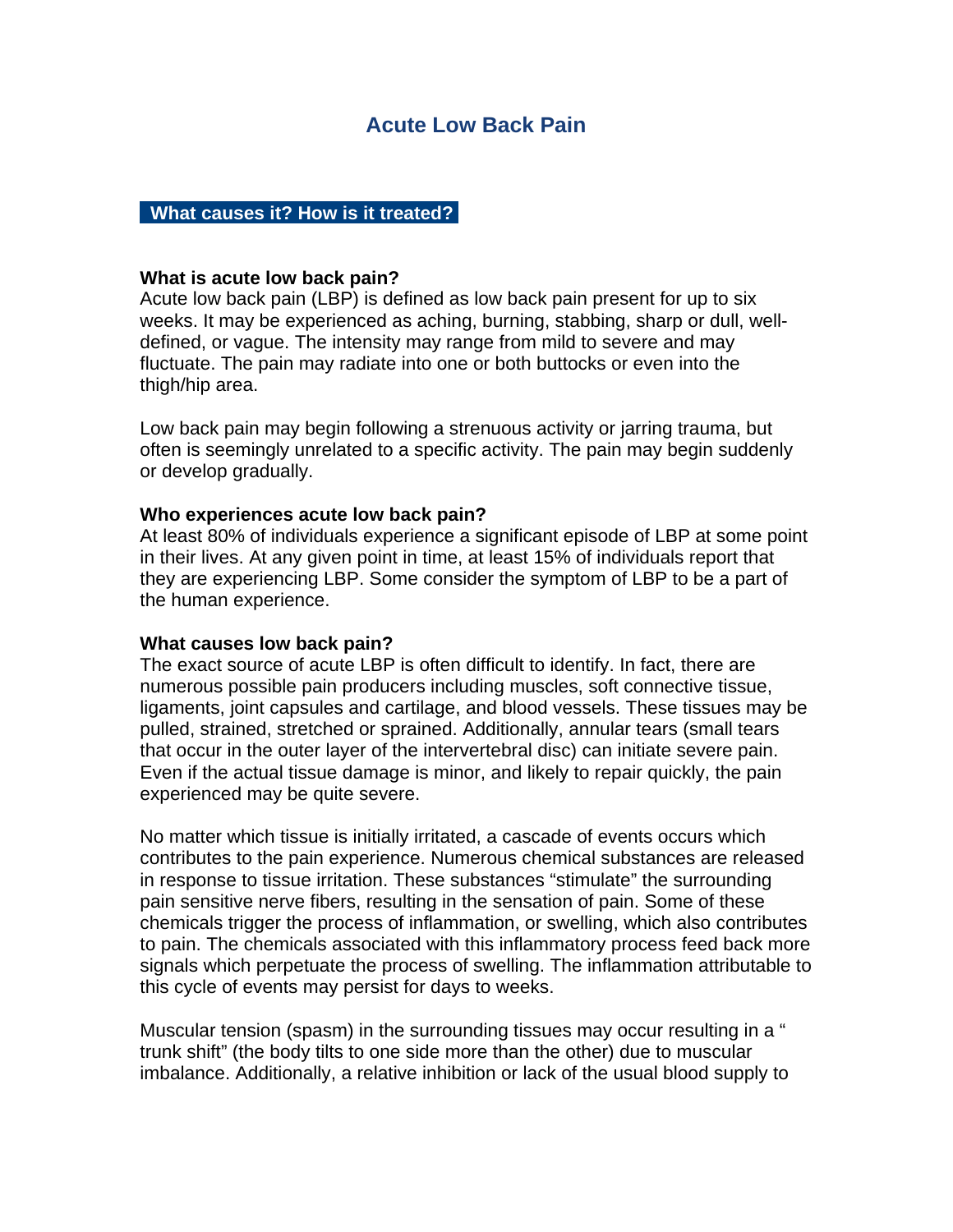the affected area may occur so that nutrients and oxygen are not optimally delivered and removal of irritating byproducts of inflammation is impaired.

# **How long will an episode of low back pain last?**

The good news is that even if the exact source of pain is not determined, usually the acute pain subsides spontaneously over time. The originally irritated tissue heals. Fifty percent of episodes nearly completely resolve within two weeks, and 80% by six weeks. Unfortunately, the duration and severity of an a single episode cannot be predicted based on the onset, location of pain, or even the initial severity. Excruciating initial pain may resolve within several days, while moderate or mild symptoms may persist for weeks. However, up to 30% of individuals will experience recurrent pain or develop persistent pain in the future.

## **Is this pain dangerous?**

The seriousness of LBP is relative. The symptoms of acute LBP is are usually benign and self limited. Even a ruptured disc has a chance of improving without surgery. Rarely, however, LBP is caused by a more serious process such as a fracture, infection or cancer. This is more common in individuals over age 50, those with a history of cancer, those with severe pain at rest, with associated fever, with underlying medical problems such as diabetes, heavy alcohol or drug use, long time corticosteroid use, or osteoporosis. Pain in the legs, weakness, or difficulty with bowel or bladder control warrant prompt medical evaluation. For all cases of pain lasting longer than six weeks, medical evaluation is advised.

# **How should acute LBP be managed?**

Some of the best advice for treatment for acute LBP is to continue to remain active "as tolerated". Continuing to perform everyday activities may seem counterintuitive, and the natural inclination may be to stay in bed or "freeze", to guard and avoid activity. Yet, activity keeps blood and nutrients flowing to the affected area, inhibiting inflammation and reducing muscular tension. Many individuals with LBP find that they can perform their usual, but more controlled cardiovascular activities, such as walking, in spite of the pain and often feel better after the activity. More vigorous or uncontrolled activities such as weight lifting or competitive or contact sports are inadvisable while pain is severe.

There is no reason not to completely avoid stretching muscles and tissues in the legs and back during an acute episode, but stretching should not cause more severe pain.

Local application of heat or ice can temporarily reduce pain and heat may facilitate stretching, but does not necessarily speed long term recovery.

**Medication:** Both acetominophen and nonsteroidal anti-inflammatory drugs (NSAIDs) are analgesics (pain relievers) which are known to provide effective reduction in of acute LBP. NSAIDs also inhibit the above described inflammatory process described earlier. These medications should be used only as prescribed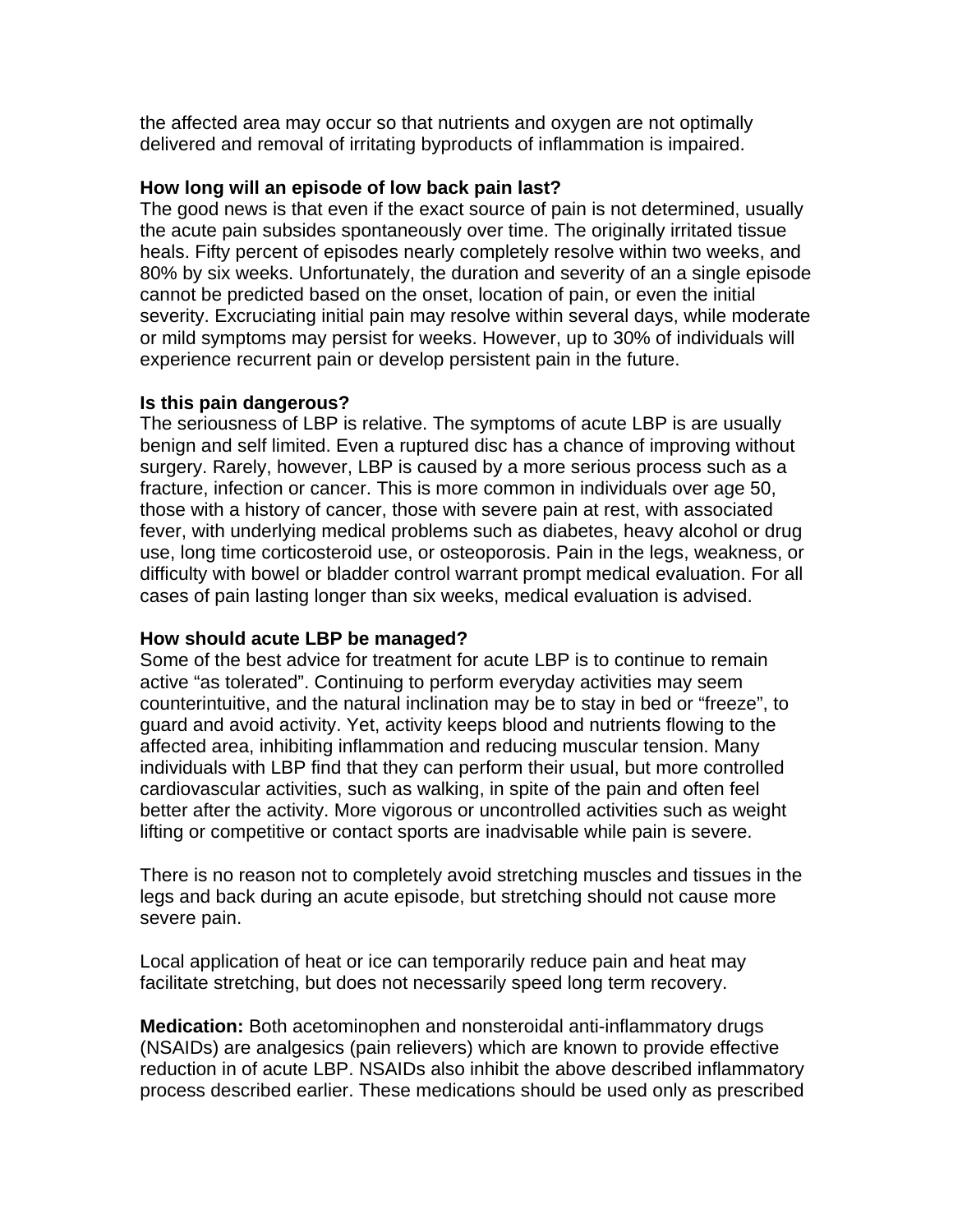by a physician. NSAIDs are associated with possible side effects in certain individuals and risk for such effects increases when used for prolonged periods. The more common side side effects include excessive bruising and bleeding, and stomach upset irritation, with kidney and liver problems possible with sustained use.etc.

"Muscle relaxants" are medications that do not actually relax skeletal muscle. However, they do calm or sedate the central nervous system and can be useful to facilitate sleep and secondarily reduce contributing emotional or muscular tension in the setting of severe pain. These medications must be used under the direction of a prescribing physician.

Narcotics (also called opioids) are strong pain relievers and do reduce the symptoms of acute LBP. Because narcotics are sedating, they can be useful to facilitate sleep during the first few nights of symptoms. Long term use of narcotics is associated with undesirable side effects including physical dependency, sedation, depression, constipation, increased sensitivity of pain sensitive fibers, and interruption of restorative sleep cycle. Narcotics should only be used as prescribed by and under the direction of a physician.

**Other treatments:** Physical therapy modalities such as ultrasound, electrical stimulation, traction, mobilization and chiropractic manipulation can provide temporary relief, but are not proven to improve long term recovery. Acute LBP usually resolves spontaneously and in most cases, as long as activity can be maintained, formal therapy is may not be required.

If the pain is severe, participation in activities is impaired, or if motion is significantly restricted, a physical therapist can provide additional education and advice regarding strategies for restoring motion, resuming activities, preventing deconditioning and achieving a position of comfort during sleep.

For those with persistent or recurrent LBP, a medical evaluation is indicated and a physical therapist-supervised exercise program is likely advisable. The goal should always be towards developing and transitioning to a fully independent home or health club exercise regimen. Emphasis will likely be placed on optimizing trunk or "core" strength and improving general flexibility and cardiovascular endurance.

**Spinal injections:** Spinal injections are generally not considered an appropriate treatment for acute, self-limited LBP. There are several injection options for persistent or recurrent pain, including epidural steroid, facet joint and trigger point injections, which can be determined following a comprehensive medical evaluation.

### **Do I need an X-ray or an MRI?**

In most cases of acute LBP, diagnostic testing is not required. X-ray imaging or